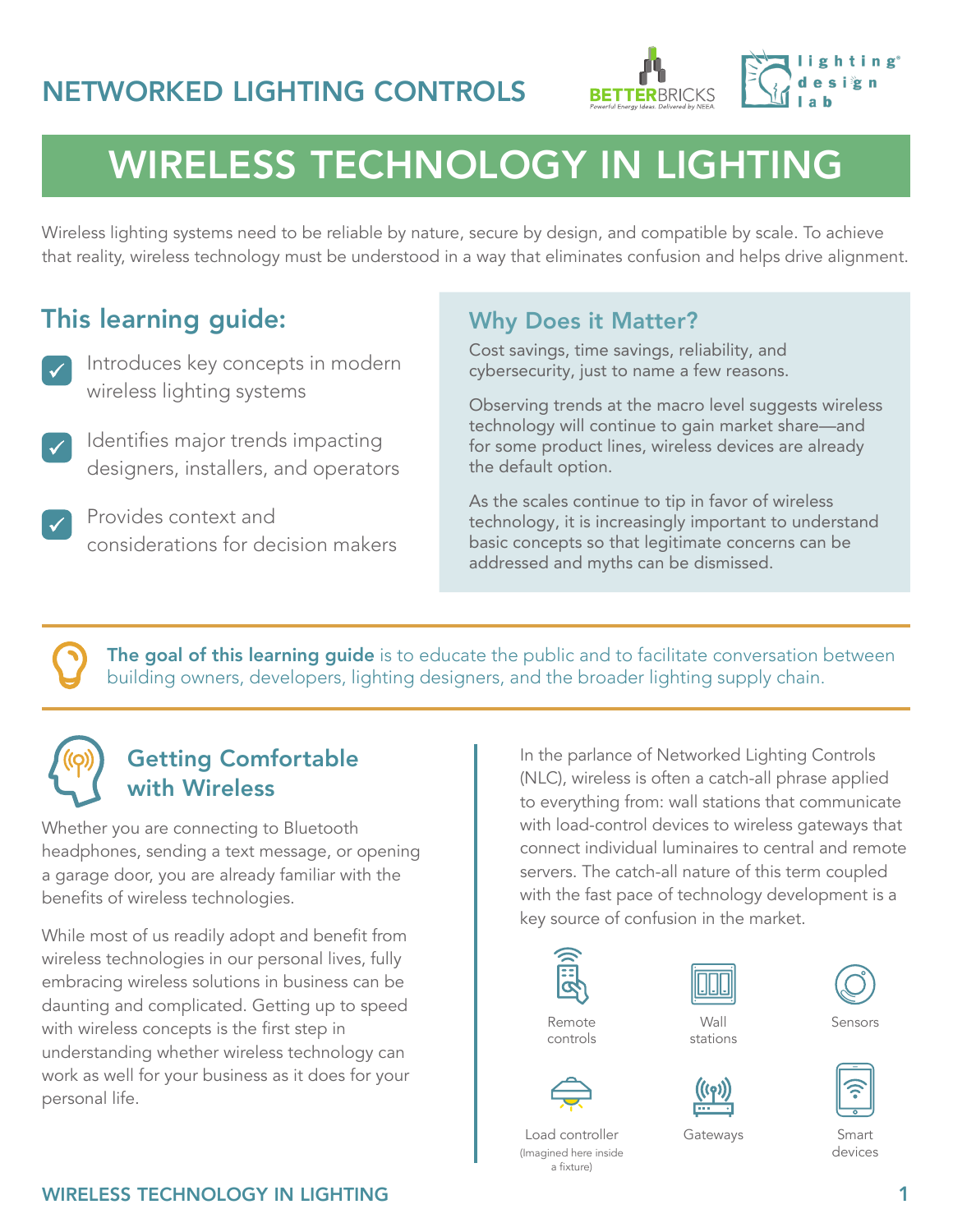### Understanding wireless starts with understanding communication protocols

In technical jargon, a communication protocol is a system of rules that allows two or more entities to transmit information. In plain terms, a communication protocol is like a specific language that allows two or more people to . share and understand information.

This learning guide focuses on the wireless protocols most commonly found in networked lighting systems in the North American market including: Wi-Fi, Bluetooth Low Energy (BLE), Zigbee, and similar proprietary protocols.



By providing our computers and smart devices with access to the internet, Wi-Fi has become so ubiquitous in the past two decades that it is now considered a standard feature.

Wi-Fi is a suite of wireless network protocols based on the IEEE 802.11 family of standards, which are commonly used for local area networking of devices and internet access.

Wi-Fi's best feature is that it can transmit very high rates of data. However, Wi-Fi uses significantly more power than low energy protocols. The battery life for most Wi-Fi devices, like your smartphone or laptop, is a few hours.

Wi-Fi typically operates on a hub-and-spoke network design, known as a topology. The Wi-Fi router serves as a central hub and gateway that can be connected to multiple devices.

#### Point of Clarification: Wi-Fi is a specific protocol and shouldn't be used as a catch-all phrase for all wireless protocols.

Bluetooth Low Energy (BLE) and Zigbee are examples of low energy (LE) protocols. As their name implies, LE protocols use such little power that they can reliably operate for years at a time with nothing but inexpensive batteries.



BLE is distinct from classic Bluetooth, but the two protocols can both be supported by one device. BLE is intended to provide considerably reduced power consumption while maintaining a similar communication range as classic Bluetooth.



Zigbee is a popular protocol belonging to the IEEE 802.11.4 family of specifications. Zigbee is well-suited for lower power and low bandwidth applications.

Point of Clarification: LE protocols are not frequency-specific, e.g., Wi-Fi and BLE operate at 2.4 GHz

### Other protocols addressed



EnOcean is a proprietary protocol that enables energy harvesting and is discussed more on page 6.



DALI is a digital, open-source protocol that enables both wired and wireless solutions and is discussed more on page 9.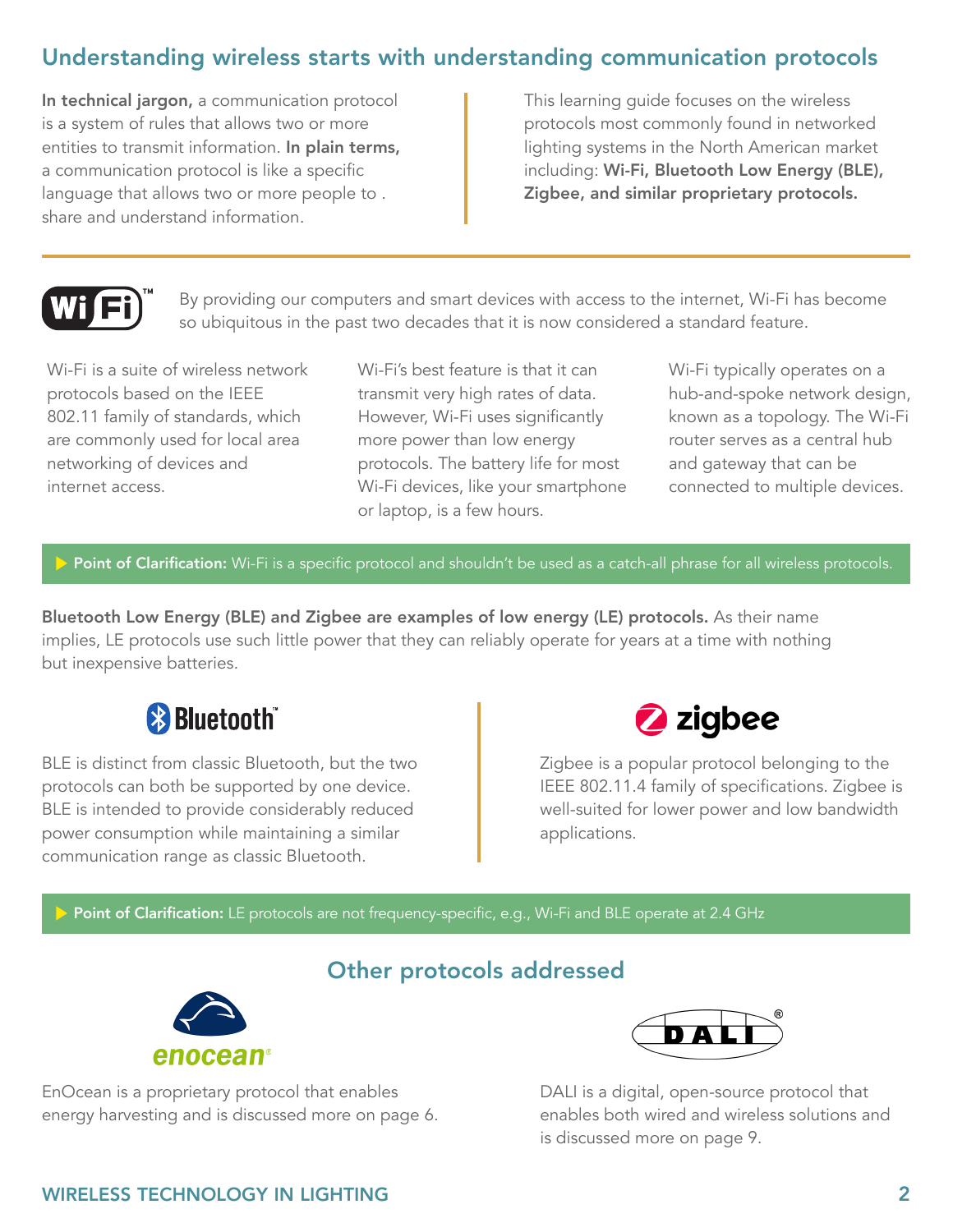### Understanding the Market

Because Wi-Fi requires a power source and can transfer high rates of data, it does not compete directly with LE protocols. In fact, to achieve full capabilities, most systems pair Wi-Fi with a preferred LE protocol. By contrast, BLE and Zigbee are direct competitors.



### What key performance indicators matter for wireless?



When highlighting the value of their technology, manufacturers often cite key performance indicators (KPIs) such as data transfer rates, signal distance, the number of devices that can be connected, and power consumption. While the reported values speak for themselves, actual performance levels like data throughput and distance can vary significantly. Such levels are dependent on factors such as construction materials and component quality.

| <b>Wireless KPIs</b>   | <b>BLE</b>                          | <b>Zigbee</b>              | Wi-Fi                                        |                                                                                                        |
|------------------------|-------------------------------------|----------------------------|----------------------------------------------|--------------------------------------------------------------------------------------------------------|
| Data transfer rate     | $1-2$ Mbit/s                        | $250$ kbit/s               | 11 Mbit/s for 2.4 GHz<br>54 Mbit/s for 5 GHz | <b>Extra Security</b><br>The "defined user<br>layer" simply means<br>that specific                     |
| Signal distance        |                                     |                            | 45 for 2.4 GHz                               |                                                                                                        |
| (meters, line of site) | $10 - 30$                           | $10 - 20$                  | 15 for $5$ GHz                               | credentials are<br>required to access                                                                  |
| Power consumption      | $10 - 500$ mW<br>low energy         | $1 - 100$ mW<br>low energy | $~6 - 20$ Watts                              | the system.<br>Think of a teacher<br>entering a PIN on<br>their phone to gain<br>access to the lights. |
| Encryption             | AES 128-bit +<br>defined user layer | AES 128-bit                | WPA2-256-bit key                             |                                                                                                        |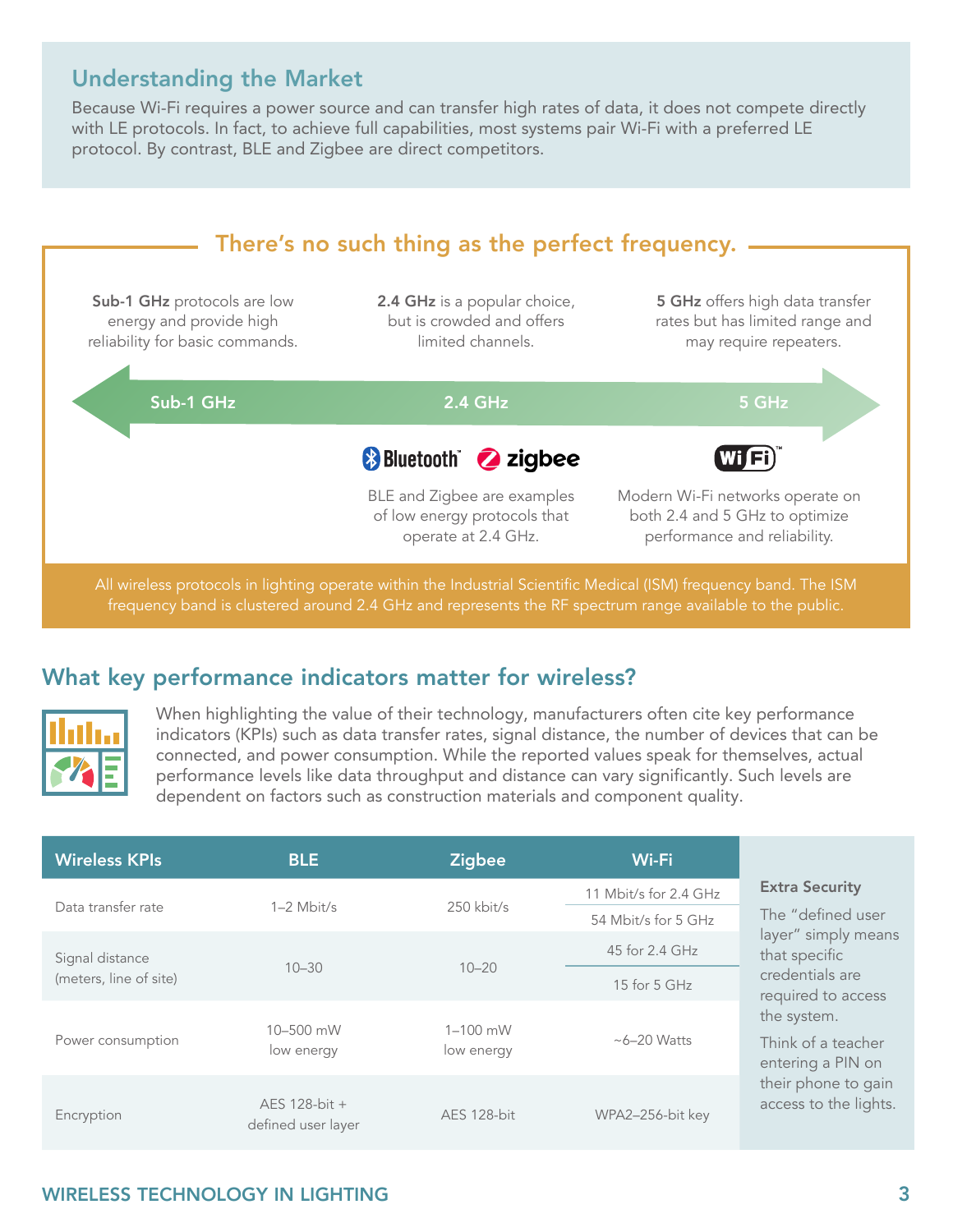

### It's a router, it's a hub, it's a firewall… it's the gateway

A gateway is a hardware device that connects two networks with different protocols. It effectively acts as a "gate" between the two networks. In networked lighting systems, gateways are the bridge between LE protocols, Wi-Fi, Application Program Interfaces (APIs), and the broader internet.

Specific manufacturers may use different names, so don't be afraid to ask: "Are you talking about the gateway?"

Point of Clarification: Networked lighting systems have required both LE protocols and Wi-Fi to achieve capabilities beyond simple room-based control. While Wi-Fi is still required for several key features, recent developments with BLE mesh suggest the role of LE protocols will continue to grow.

### Wireless in room-based systems



In these systems, wireless sensors, wall stations, and load controllers all use LE protocols such as sub-1 GHz, BLE, or Zigbee to communicate directly.

With the exception of BLE mesh, roombased systems using LE protocols are not networked beyond the individual room.



Lighting devices using LE protocols

### Wireless in whole floor, building, or enterprise systems



For most systems, a gateway device is required to network multiple spaces within a building, and to access key features such as BACnet, energy monitoring, scheduling, and automatic demand response.

Gateway devices connect individual roombased systems using LE protocols—ultimately providing these systems with access to the internet.





BACnet API





Automatic demand response

Features commonly requiring Wi-Fi via a gateway device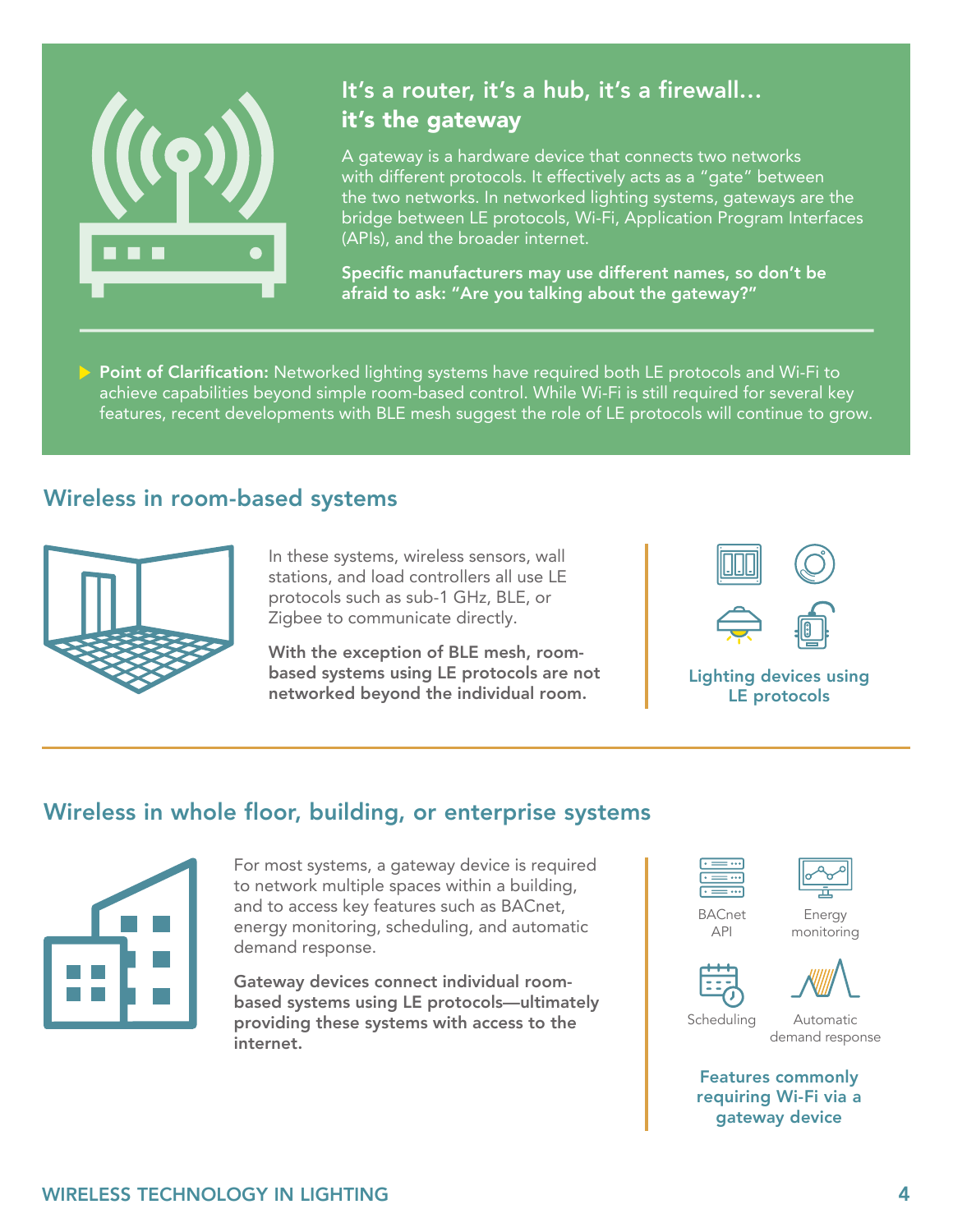### Mesh Networks and more with BLE



Another advantage of LE protocols is their ability to enable mesh networks. In a mesh network, each device can pass information forward to other devices. Compared to traditional wireless topologies, mesh networks are considered robust and resilient.



Mesh networks operating with LE protocols typically offer greater capabilities and easier configuration than networked systems that rely on specific physical gateways, such as an entire building with lights that can only be switched off by a single smartphone.

Systems using BLE mesh networks also allow users to configure the system using app-friendly tools without requiring a gateway device.

### Proprietary vs. Open Standard Systems—and the Space Between

Investing in a modern networked lighting system is a lot like investing in new smartphones or other IT-related services.

Whereas computers and smartphones allow users to communicate effectively between devices regardless of brand, nearly all networked lighting systems operate with proprietary protocols that intentionally limit interoperability in the name of reliability.

The result is that different lighting systems are unable to work together. Building owners are often forced to choose between one system that comes with compromises or maintain multiple systems for desired control.

Commercially available NLC systems primarily come in two flavors: completely proprietary and proprietary built on open standards.

#### Proprietary Protocols

Systems operating on completely proprietary protocols have the advantage of working within a very controlled ecosystem and often benefit in terms of reliability and ease of initial setup. The downside of strictly proprietary systems is that users are limited in terms of access to hardware, and are locking themselves into a specific brand for the foreseeable future.

Understanding your options and being able to communicate what's important before the specification process can help you save time and money down the road.

#### Open-Standard Protocols

Systems operating on fully open standards such as Bluetooth Mesh or DALI represent a growing market segment. Open protocol systems benefit from a broad supply chain which offers a wide range of ancillary products to meet customer needs (e.g., wall stations or sensors). Open systems are also considered some of the safest because the model of transparency ensures everyone is working collaboratively to keep the protocols free from cyber threats.

#### Backwards Compatible and Future Proof

Backwards compatibility is an important property of a system or product that allows interoperability with an older legacy system. Future proof refers to a system's ability to receive over-the-air updates that can expand capabilities, patch vulnerabilities, and prolong life.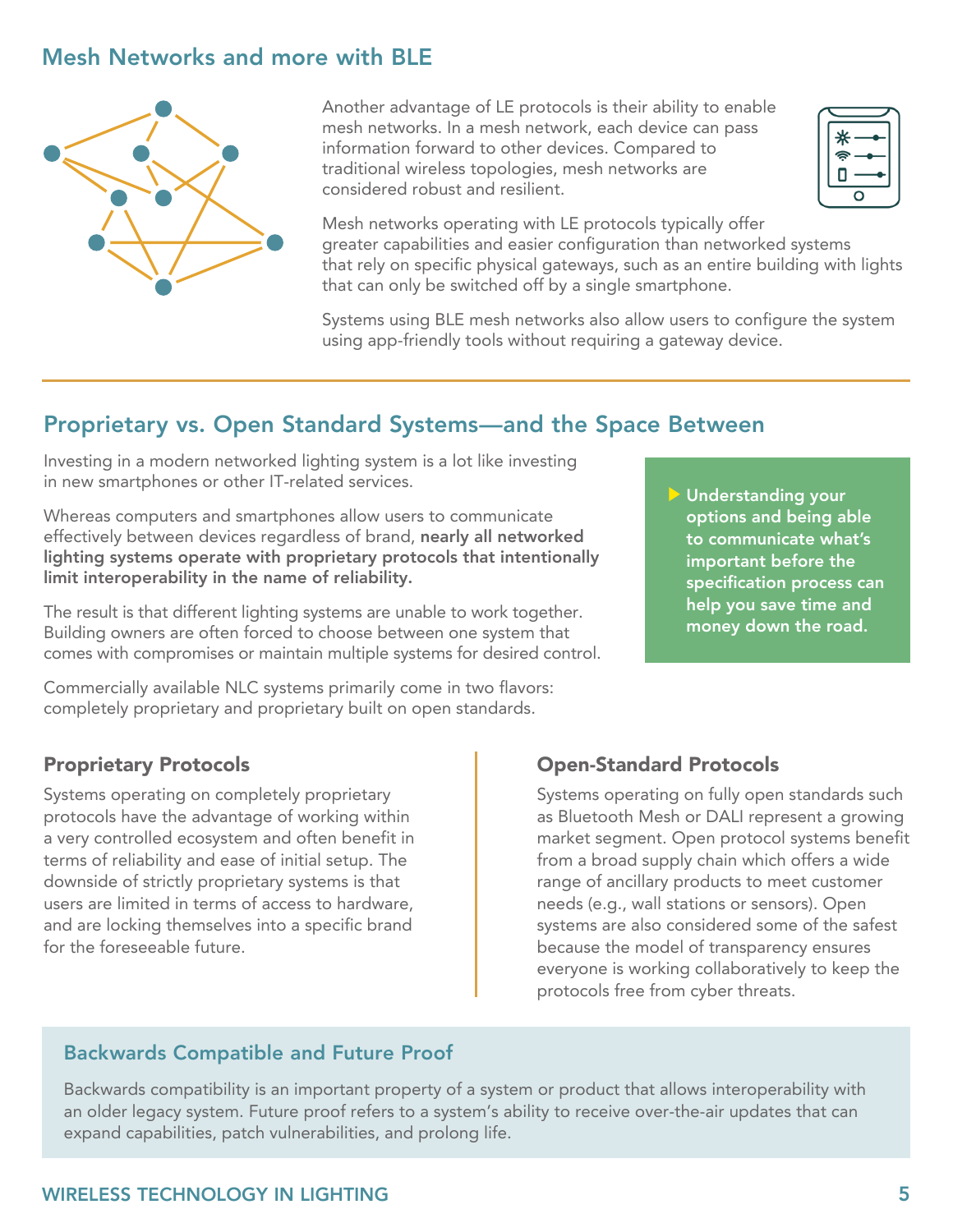Currently, a majority of lighting systems reside in the middle ground and can be described as proprietary built on open standards. These systems add their own special sauce to existing open standard with the hope of achieving the best of both worlds. The downside to proprietary protocols built on open standards is that they are still proprietary.



Apple and the Apple logo are trademarks of Apple Inc., registered in the U.S. and other countries and regions. Microsoft® and Windows® are either registered trademarks or trademarks of Microsoft Corporation in the United States and/or other countries. Android is a trademark of Google LLC. Linux® is the registered trademark of Linus Torvalds in the U.S. and other countries.

Walled garden, or closed platform, is used to described the ecosystem of products created when lighting controls manufacturers partner directly with fixture manufacturers. The arrangement allows manufacturers to expand their market reach with comprehensive solutions for customers. To ensure a high level of reliability and security, applications and communication protocols are restricted.

In fully proprietary lighting systems, the entire operating system and all associated hardware is controlled by the manufacturer. End users can do whatever they want, as long as it's strictly within the ecosystem.

Proprietary lighting systems built on open standards offer varying degrees of restrictiveness. While they are still walled, the walls are lower and end users typically gain access to greater product selection.



### **Cybersecurity**

Cybersecurity is the practice of defending networked systems and data from malicious attacks. Cybersecurity does not have a one-size-fits-all solution and multiple 3rd party standards exist. In order to determine which security standards will best mitigate risk, end users need to identify and provide lighting designers with the specific criteria that matter.



Networked vs. connected to the internet: It is important to understand that though the system is a network, it does not necessarily have to be on the building IT network or have access to the public internet. It is widely considered best practice for lighting networks to operate as privately firewalled-off intranets.



Remote access: Adding a gateway can allow for remote system access—for monitoring energy consumption or control capabilities—but only if the lighting system gateway is itself bridged to an internet-connected server.

Rely on the experts: Maintaining the highest level of network security, especially when IP devices are connected to the internet, requires specially-trained personnel who can implement the necessary techniques to ensure continued protection.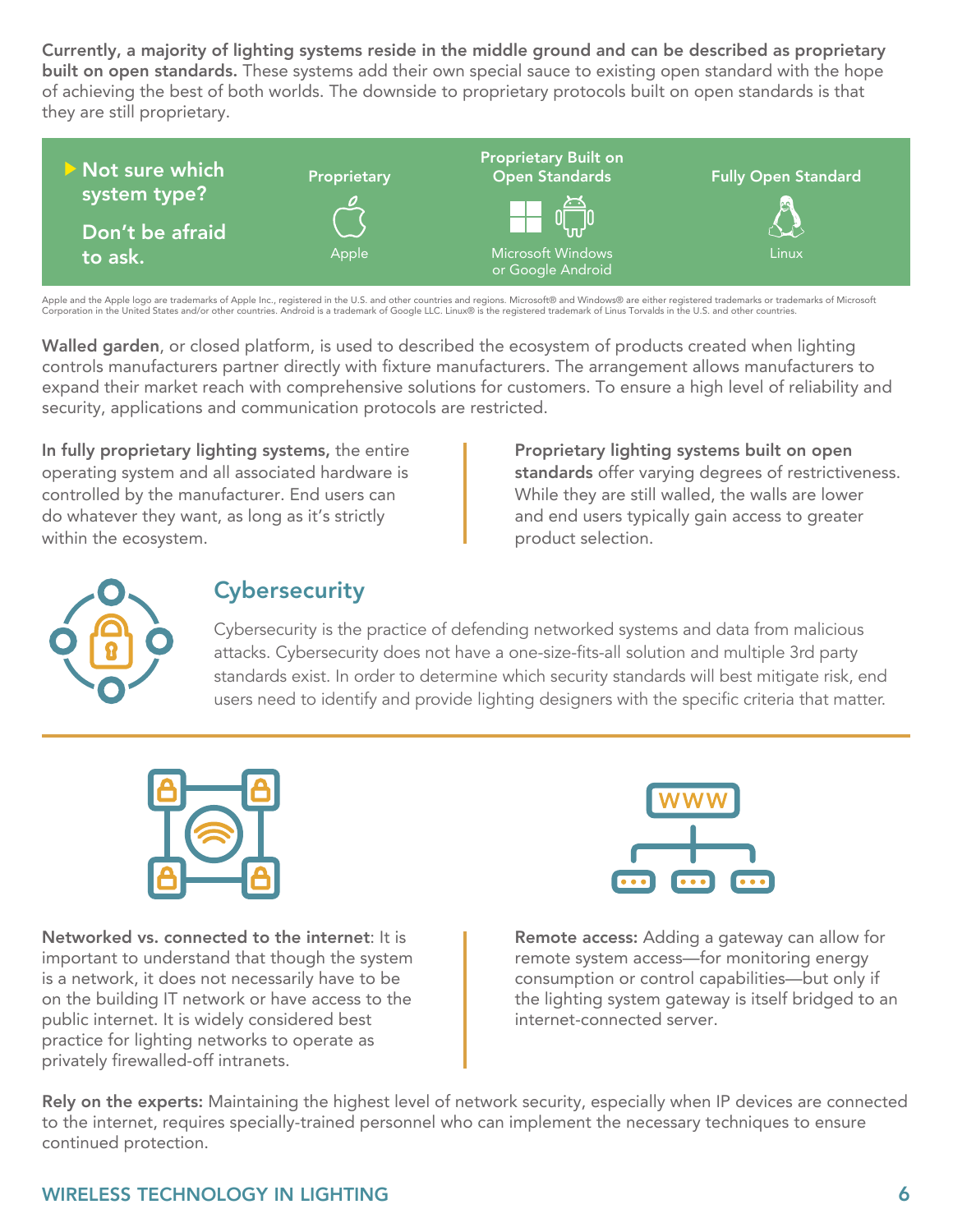

The Design Lights Consortium's networked lighting controls qualified products list is a great resource to review and compare lighting system capabilities including cybersecurity certificates. Google "DLC NLC QPL" to search the list.

### What is Energy Harvesting?

EnOcean is an energy harvesting technology that powers devices through either kinetic energy (the physical act of pushing a button), micro solar, or both.

This technology uses such little power that no battery is required. To achieve this, EnOcean has developed a proprietary protocol available for license.

Recently, both BLE and Zigbee updated their standards to require interoperability with EnOcean devices. This effectively means that BLE and Zigbee lighting systems can offer wireless and battery-free devices that will be compatible upon setup.



### Then vs. Now: Highlighting Three Macro Trends that Matter

#### From Mostly Reliable to Resilient



A fair critique for wireless technologies is that being reliable most of the time isn't nearly close enough. With wired solutions providing nearly perfect reliability, the bar for performance has been set high.

Wireless protocols and the standards that define them are continuously evolving thanks to advances in technology. With creative input from individual manufacturers, modern systems deploy multiple methods to provide rapid communication and resiliency between connection points.

Modern lighting systems deploying BLE mesh create multiple connection points to any specific node, which in effect means every signal is sent (and received) multiple times. A capability known as data resiliency allows devices to store information for nearby devices while they are asleep or offline.

#### *From Who's Who to Hello Old Friend*

Past wireless technologies meant that two paired devices would invariably lose connections. They would then have to be manually reintroduced before they could start functioning again.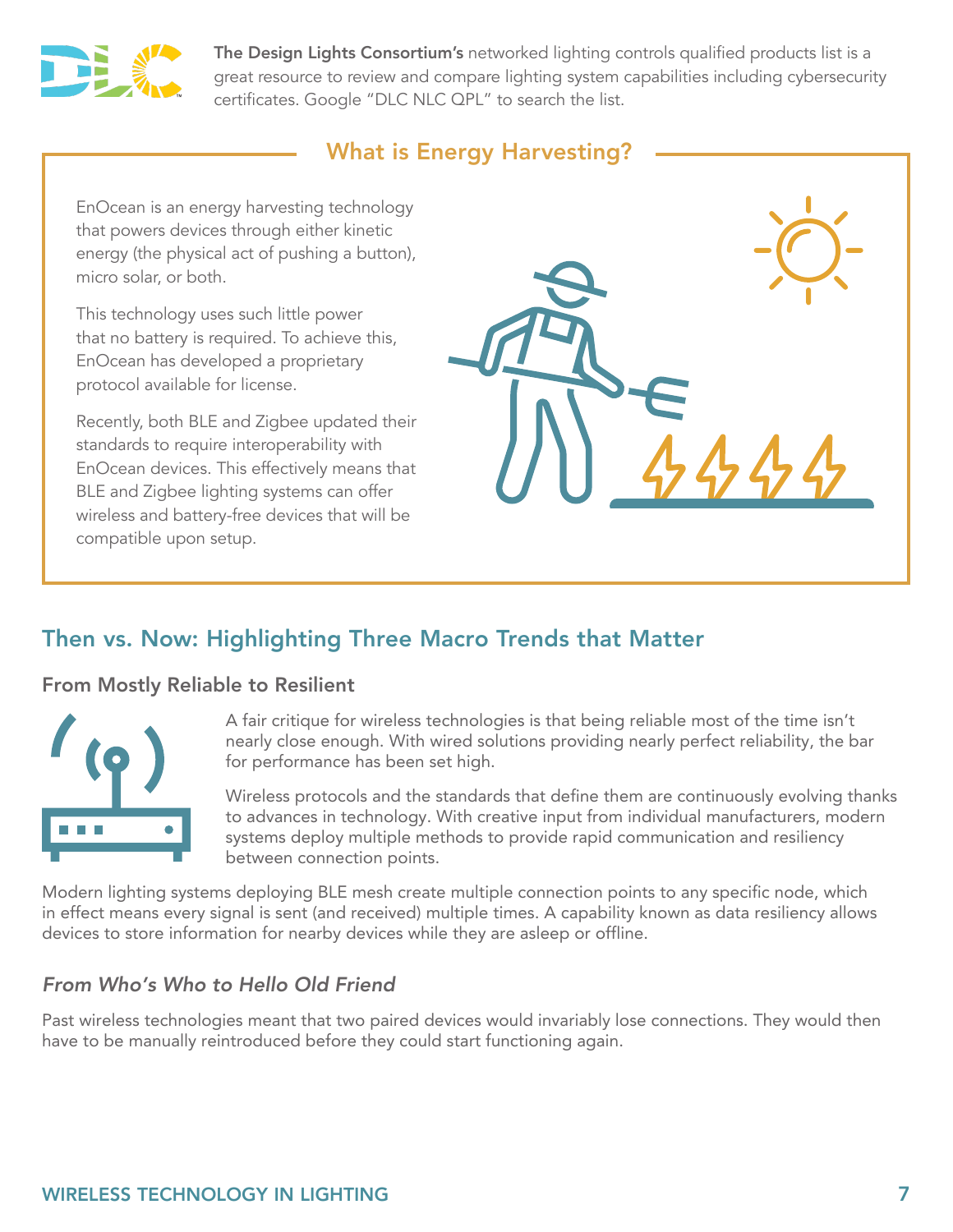

Modern wireless protocols and the devices they connect are now capable of assigning specific IDs to every device within the network (like an IP address). Embedded logic and sophisticated programming detects nodes that may temporarily drop offline and automatically reroutes messages.

When the node comes back online, it is automatically detected by nearby devices, and its function and role is already known. This is sometimes referred to as self-healing.

The end result is less time troubleshooting systems and more time forgetting they are wireless at all.

### From Latency to Uniformity

Early adopters of mesh networks cited latency between luminaires or zones when wireless scene commands were sent and received. Changing scenes might result in fixtures responding in either a cascading wave or random pattern.

The most recent versions of LE protocol standards have addressed latency with the combination of improved signal speed, clever programming, and flexible topologies. Individual devices (or nodes) are able to detect both the direction and distance of other connected devices and then sync commands to achieve uniform scene transitions.

The end result is that small and large spaces alike can be controlled with a uniformity that provides end users with seamless scene transitions.



### Failing to Plan is Planning to…You Know

When lighting systems are specified primarily on cost or contractor familiarity with install, problems can arise down the road that often dwarf the original savings. Getting organized internally around the following issues will empower key stakeholders and help inform the right type of system.

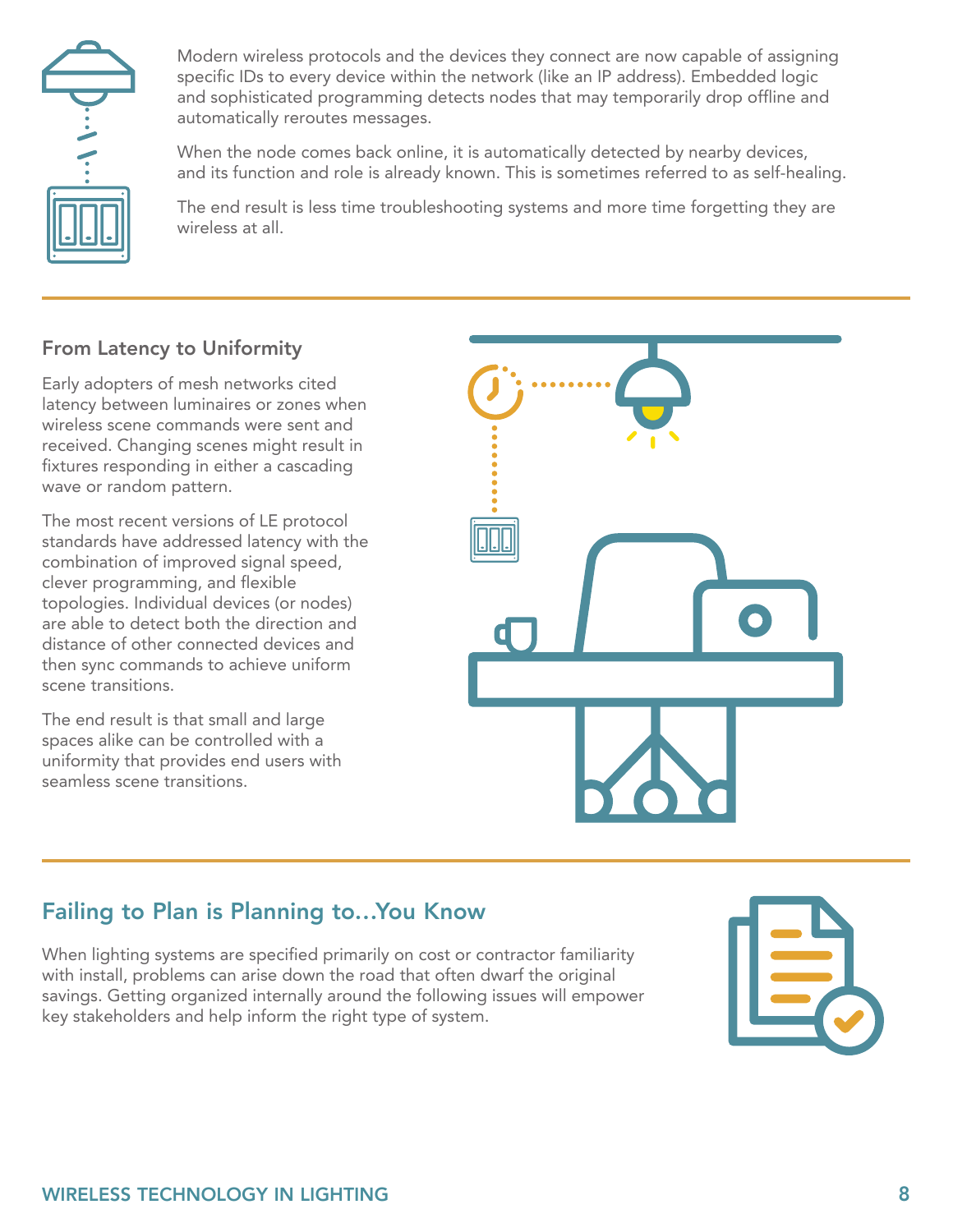#### Are you ready for wireless?

It's not unusual for the wired or wireless decision to be determined by a single individual's input during a single meeting.

The ramifications of wired vs. wireless are significant, so businesses thinking about purchasing a new lighting system should proactively align on their needs and potential concerns for manufacturers' reps to address.

Capital planning managers, facility operators, and IT professionals should work together to consider the following questions:

- What *specifically* (if any) are your concerns with wireless?
- Do you anticipate the likelihood of spaces being reconfigured with different lighting zones (i.e., value in future system flexibility)?
- Do you need wireless capabilities beyond room-based systems?
- What is your team's preference for maintaining a system based on wireless protocols (e.g., remote control, app-based device, push 'n connect)?



#### Cyber What?

Don't let the tail wag the dog! Owners' representatives need to ensure their IT professionals are at the table to document security requirements and system performance expectations before product specification occurs.

IT professionals should consider and document the following questions:

- Should building control networks be physically separate from the corporate LANs?
- What cybersecurity credentials or certificates do you require?
- What levels of user-based security are appropriate for your facility?
- What requirements are in place for other platforms connected to the building management system?



### Don't Be Afraid to Ask the Following Questions



Everyone understands the value of comparison shopping, but getting an apples-toapples comparison with networked lighting systems can be tricky. Potential system owners and facility operators can use the following outline to document their own system needs—and better understand the capabilities of competing products.

- Does this system require a gateway for desired capabilities?
- Does this system offer configuration with an app-based device?
- If the system is based on an open protocol, is it developed on the latest standard?
- Will multiple users be able to access and maintain the system on multiple devices?
- What is the rated battery life for the wireless devices and does the system offer low-battery alerts?
- What capabilities are available remotely and which are limited to onsite?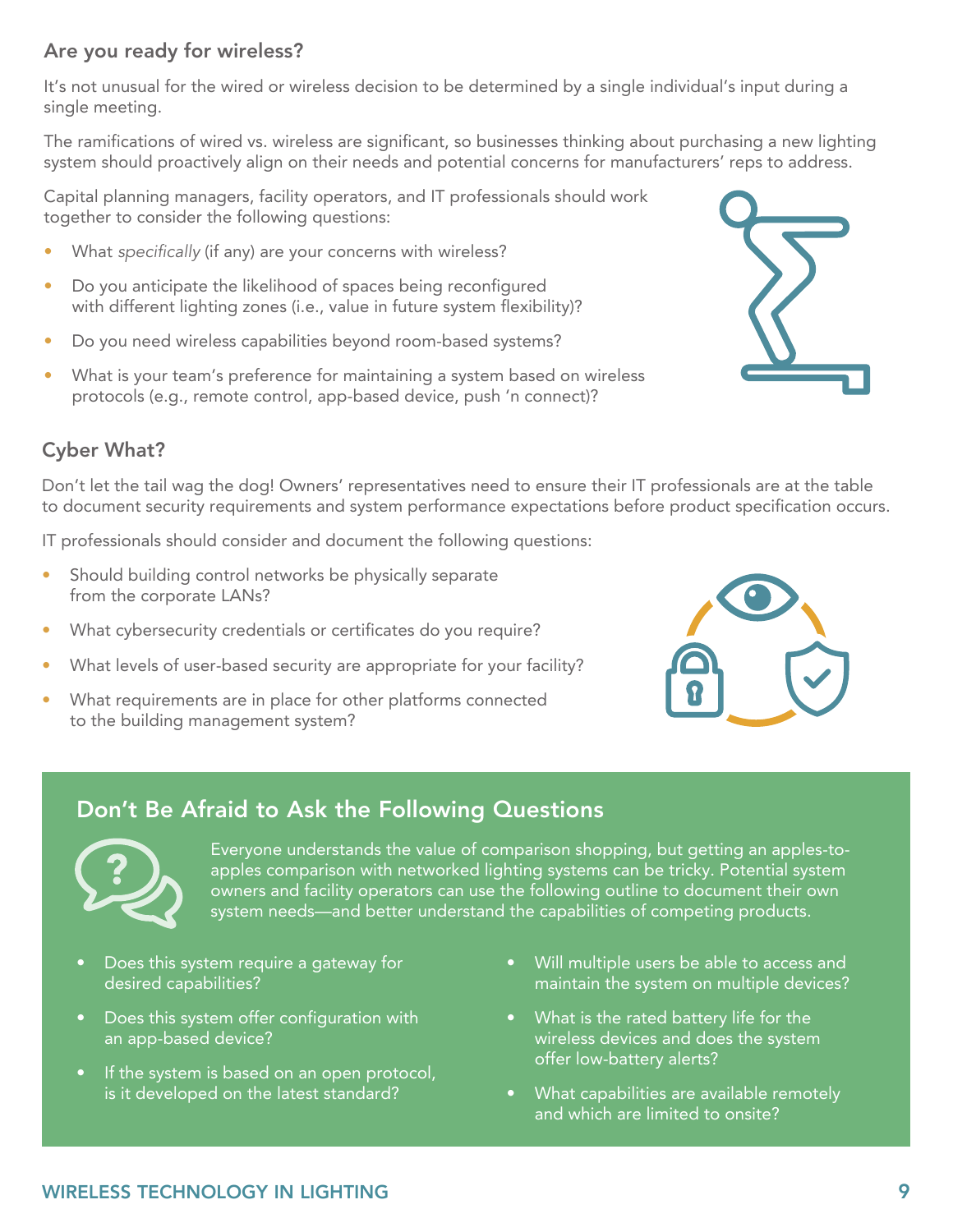### Wireless DALI (Digital Addressable Lighting Interface)

Developed as a successor to 0-10V systems, DALI provides a digital two-way signal and represents one of the most open standards available to the lighting industry. Similar to the Bluetooth SIG and the Wi-Fi Alliance, the DALI standard is managed by the Digital Illumination Interface Alliance, a consortium of member organizations seeking to expand the ecosystem.

#### While DALI itself is not a wireless protocol, the latest standard—known as D4i—introduces a native wireless protocol and defines gateways that create interoperability with BLE and Zigbee devices.

In practical terms, products that conform with DALI's latest D4i standard can achieve advanced wireless capabilities via either DALI's in-house, open-source protocol, or via defined gateway settings, which allow for seamless interoperability with BLE or Zigbee-enabled devices like sensors or wall stations.

Point of Clarification: 0-10V is not a protocol. Rather, it is the method by which load control devices communicate with drivers via wires in the context of a 0-10V system.

DALI, by contrast, is a protocol because—in addition to providing a digital method for controlling light levels—it also supplies a comprehensive set of guidelines that enable storing and communicating a wide range of luminaire, energy, and diagnostics data in a standardized format.

# Achieving interoperability Wireless ecosystem **Gateway** (Gateway Gateway) **& Bluetooth** 2 zigbee DALI luminaire or wired network

### The Road Less Traveled

As discussed earlier, most lighting systems can be described as either fully proprietary or proprietary built on open standards. While some manufacturers have chosen to tweak DALI to their unique specifications, others have gone to market leaving the open source protocol completely intact. If the proprietary companies are like Apple and Microsoft, DALI systems look a lot more like Linux.

#### DALI is kind of like Nutella: it started in Europe, but it's not just a European thing

A common refrain from industry vets is that DALI is only big in Europe and, like the metric system, will never really take off in the US. In reality, DALI has always existed in the North American market, but has largely been crowded out by big market actors seeking to push proprietary solutions that bind customers to their products.

With markets shifting in response to demand for IoT, flexibility, and greater product selection, DALI is starting to stand out again. Recently, several major manufacturers sought to create price parity between DALI drivers and the 0-10V controllers to increase competition and support the platform.